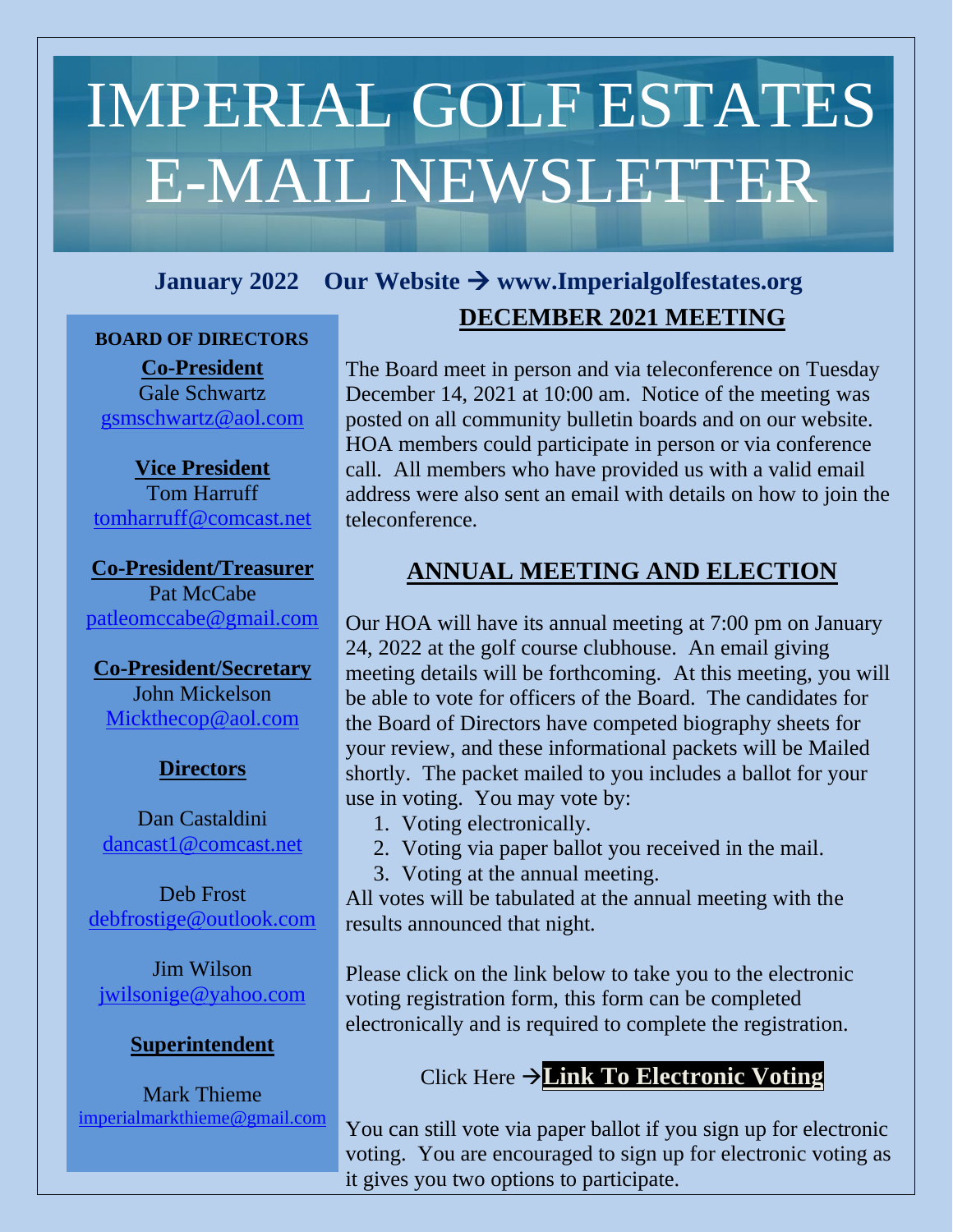# **SETTING THE RECORD STRAIGHT**

Over the past few months, you may have received misinformation regarding the Board of Directors and past actions. Several of these complaints are about Board actions that happened many years ago; prior to all but two of the current members being on the board. Yet, the entire Board has been included in the current misinformation campaign.

Anonymous letters were mailed to many homes in our community, posters were placed inside the club house at the Golf Course, and petitions were circulated door to door. The Golf Club removed the posters immediately after finding them. These letters and posters accuse members of the IGE Board of being part of a "CABAL" that engages in illegal activity and financial misconduct. Your Board wants to clarify some of the issues raised.

#### Item 1 – Our storage building and repairs

Prior to 2017, IGE rented space in a "storage building" adjacent to the tennis club by the main gate. In 2017, the storage building was purchased by the Board after renting space inside the building for many years. The cost was \$126,800. While some would have you believe this purchase was not done within our Governing documents, this is not correct. The prior Board in 2017 was allowed to spend that amount without a community vote. Some would have you believe that the Board overspent purchasing the building. The Realtor involved at the time informed the 2017 Board in writing about the asking price for the property. There were two other parties wanting to purchase the building. As this was a commercially zoned property, the land and building could have been purchased by any outside commercial entity. Our HOA was lucky enough to be the successful buyer. The purpose of this purchase was to continue to have an on-site location for our equipment to be stored, and to have a place for our maintenance employee to work. Without this building, the 2017 Board, and all future Boards, would have needed to rent an offsite location for our equipment and maintence work. This would have added time and rental costs to our HOA from then until today.

The current board voted to improve and repair the storage building. This decision to make repairs was made for several reasons. First, because the building needed some general repairs and maintenance. Second, the Board also contemplated if community meetings could be held inside our building, which would eliminate all future costs associated with finding or renting space for our meetings. Repair work began and the board approved \$5,000 for the conference room addition work. The funds required for building repairs, flooring, new insulation, and framing rose to approximately \$12,000 with just under \$4,400 of that amount spent on supplies for the conference room addition. An issue with electrical permits halted the completion of the project. The Board still has all the framing, insulation, and items required to complete the rehab required for us to be able to use the building for our meetings. However, the board has not decided to obtain the needed permits to complete the conference area at this time. The board may consider this in the future.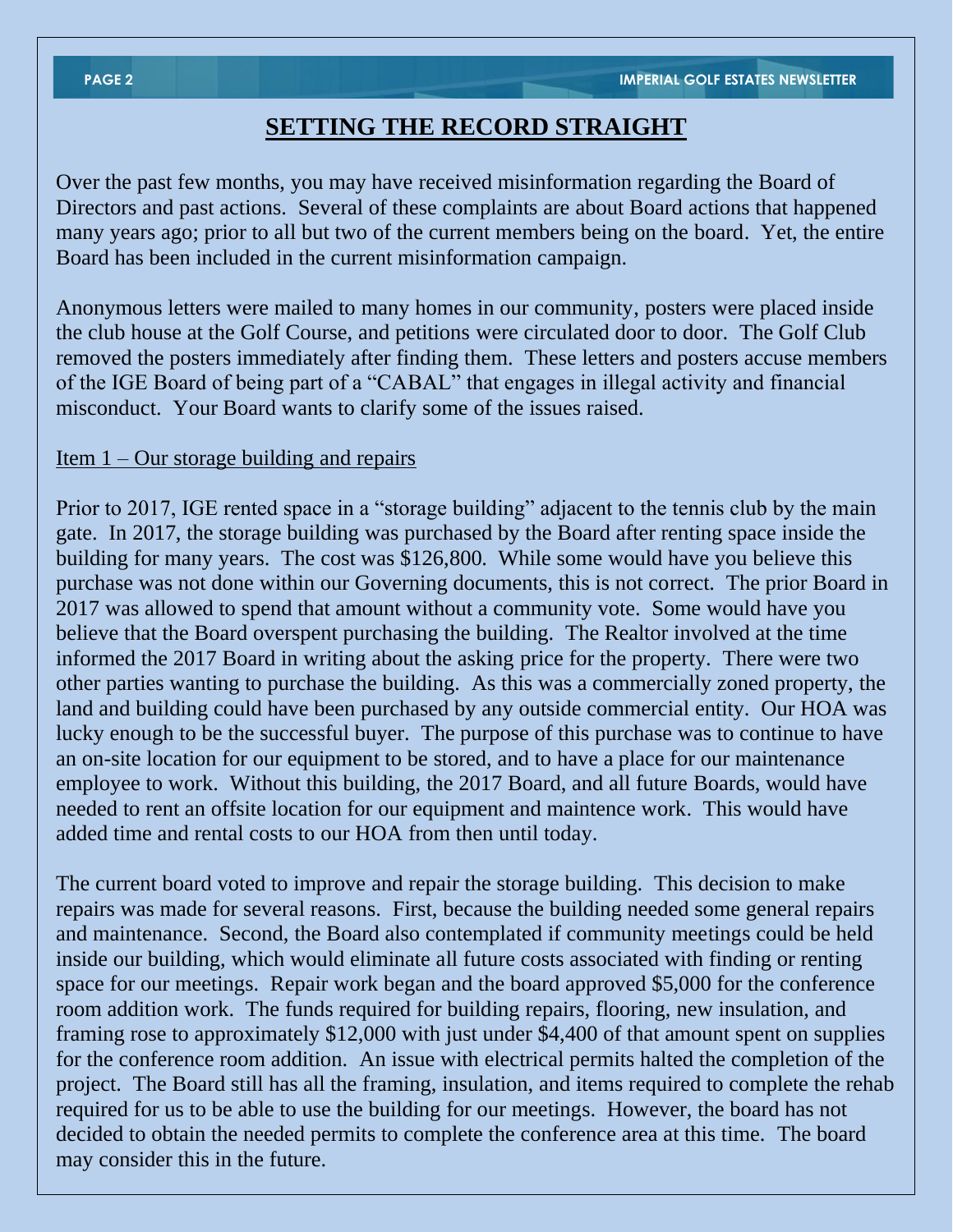In summary, the building was legally purchased within the existing HOA rules in 2017. The building needed some work and the funds used for repairs and for planned upgrades were not wasted. The items purchased for the upgrade are still there and the work can be completed if the Board ever decides to do so.

#### Item 2 – Roadway replacement

There was extensive road work completed in 2019. Reserve funds were used for this work in the amount of approximately \$700,000. This expense depleted our reserves and our yearly dues were increased for 2 years to replenish the reserves. The additional dues fee for the replenishment of reserve funds has since been eliminated. Maintenance projects using reserve funds do not have to go to the community for a vote. These expenses are allowed by a Board vote. Nothing was done that was not allowed by Florida State law or by the IGE governing documents.

#### Item 3 – Financial Responsibility

The Board's use of HOA funds are generally reviewed by an outside auditor yearly. A copy of these independent outside audits are available for any IGE member to review through our property manager. Audits were not completed in a timely fashion for 2018 and 2019. They have since been completed and certified. The audit for 2020 is also completed. None of these certified audits have ever resulted in the Board being accused of financial malfeasance or mismanagement. There has never been any missing money or financial shortcomings in our audits.

There was a question regarding receipts that was discussed by the present board. Previous to the current board, an allowance was made for missing receipts for small amounts spent on minor routine maintenance and repairs. The current board has since adopted a policy where every receipt is required for very purchase regardless of the amount. Additionally, your Board lowered the amount that can be spent on routine maintenance without prior board approval.

In summary, there is no record of any financial malfeasance or misconduct by this Board or anyone associated with the HOA.

#### Item 4 - Petition to ban Board members from serving beyond 6 years and Florida Law

A group of residents went door to door with a petition about recalling Board members and barring any Board member from serving beyond 6 years. The petitions were signed by a substantial amount of our residents supporting the ban on any board member serving past 6 years. If enacted, Board members would be permanently barred from serving past 6 years for life. In order for this change in our governing documents, a majority of our membership would have to vote in an election authorizing this change.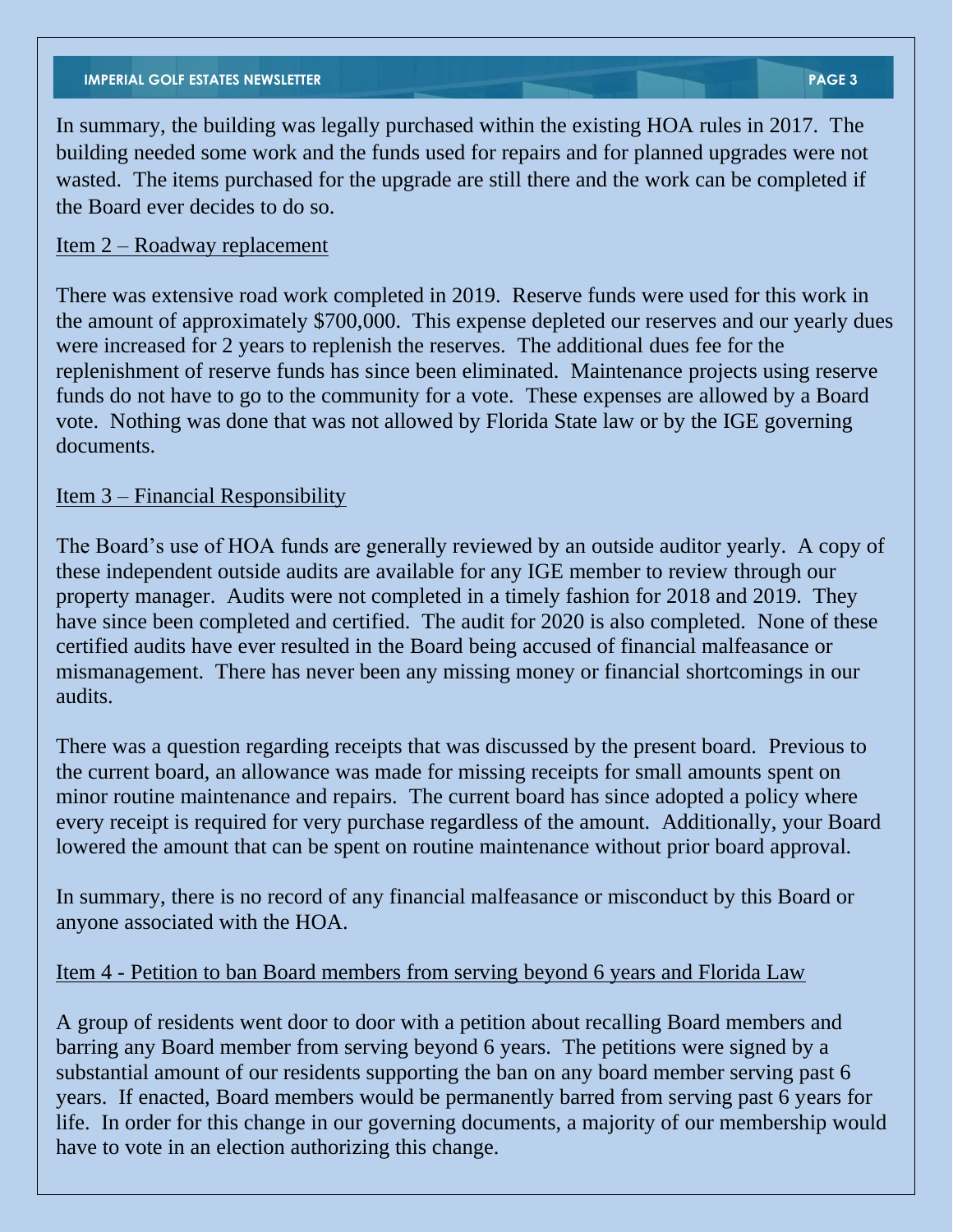Your Board sent the petition for legal review prior to placing it on the ballot. Our legal counsel informed the Board that the petition, "as worded," is in conflict with Florida State law. Here is the portion of the law in despite.

#### Florida Statute 720.306 sub 9a reads:

(a) Elections of directors must be conducted in accordance with the procedures set forth in the governing documents of the association. Except as provided in paragraph (b), **all members of the association are eligible to serve on the board of directors.**

Your Board and our legal firm read this law to mean exactly what is says, that "all members are eligible to serve" and therefore cannot be barred from doing so. The law does allow members to be omitted for certain reasons. Paragraph b of the statute states a person can only be ineligible to serve on the Board if:

(b) A person who is delinquent in the payment of any fee, fine, or other monetary obligation to the association on the day that he or she could last nominate himself or herself or be nominated for the board may not seek election to the board, and his or her name shall not be listed on the ballot. A person serving as a board member who becomes more than 90 days delinquent in the payment of any fee, fine, or other monetary obligation to the association shall be deemed to have abandoned his or her seat on the board, creating a vacancy on the board to be filled according to law. For purposes of this paragraph, the term "any fee, fine, or other monetary obligation" means any delinquency to the association with respect to any parcel. A person who has been convicted of any felony in this state or in a United States District or Territorial Court, or has been convicted of any offense in another jurisdiction which would be considered a felony if committed in this state, may not seek election to the board and is not eligible for board membership unless such felon's civil rights have been restored for at least 5 years as of the date on which such person seeks election to the board. The validity of any action by the board is not affected if it is later determined that a person was ineligible to seek election to the board or that a member of the board is ineligible for board membership.

None of your current Board members fall into category b as outlined. Your Board and our attorney believe Florida Statute 702.306 prohibits this HOA from making the permanent ban from serving on the Board after 6 years as outlined in the petition.

Petition sponsors have asked the Board to still allow members to vote on the issue exactly as worded in the petition, stating people who disagree the wording is illegal could take their own legal action if they disagreed. The majority of this Board disagrees with this logic. The Board has decided to accept the legal opinion of our attorney. This current Board will not be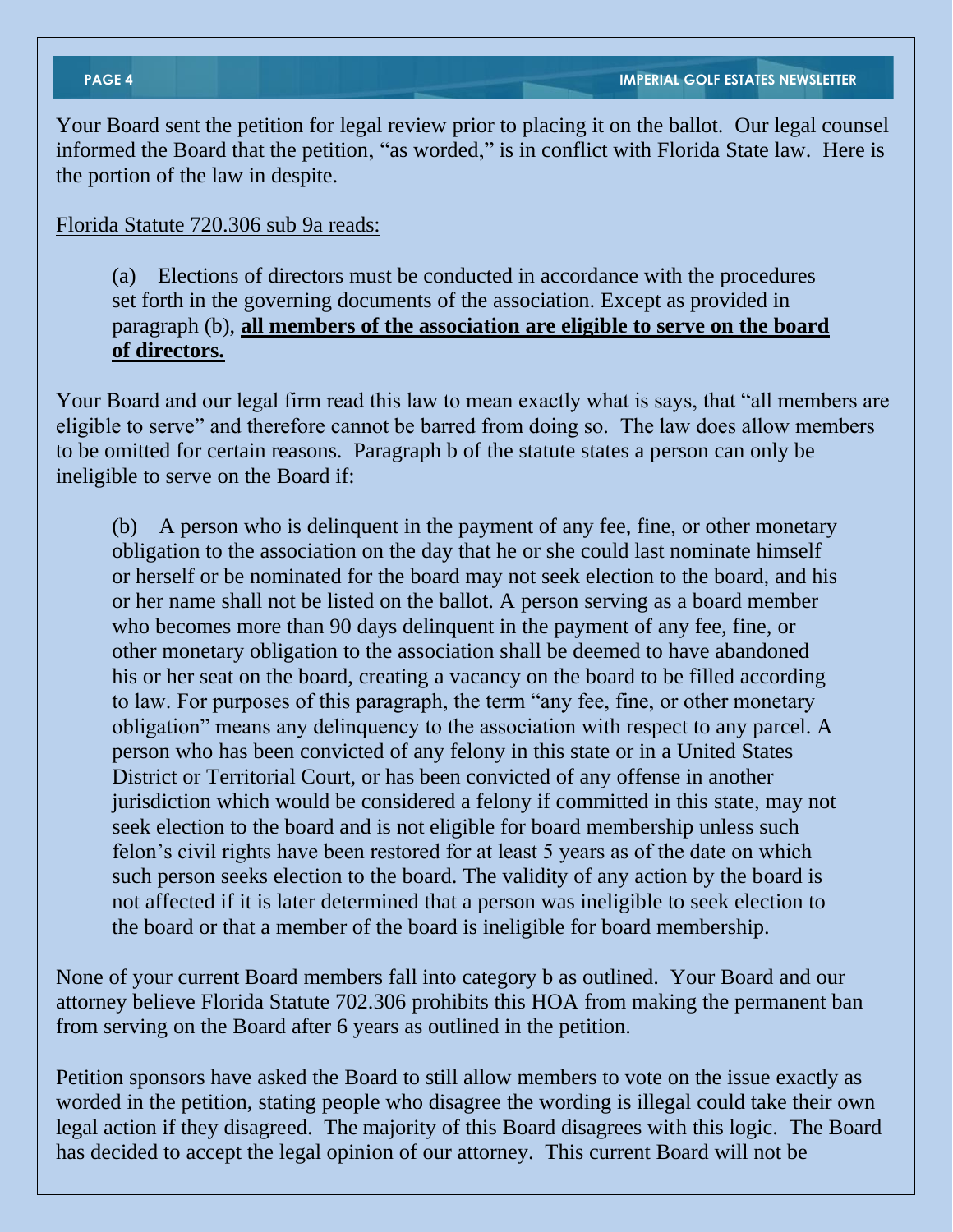authorizing a vote to our governing documents that is in conflict with state law and then simply hope we do not end up in litigation afterwards. If you care to review the entire Florida Statute quoted, here is a link.

Click Here To View Video → **Florida Statute [720.306](http://www.leg.state.fl.us/statutes/index.cfm?App_mode=Display_Statute&URL=0700-0799/0720/0720.html)**

Your board works hard at maintaining Imperial Golf Estates. Our efforts are reflected in the increased value to our homes, the continued desire of people to purchase inside Imperial, and our consistently low dues when compared to similar communities.

It is not an easy task to ensure that all homeowners agree on all actions. However, this Board is confident that we will always endeavor to protect the investment and quality of life we all enjoy within Imperial.

Your Board is not paid. We are your neighbors who have volunteered our time and effort to serve our community. Unfounded accusations of criminal conduct and personal attacks on the Board is not neighborly and is certainly not substantiated in facts or reality.

A Board serves at the will of the community. If the Board is not meeting your needs, they can be voted out of office. We have an election in January. If you are, or are not, satisfied with the current Board, please use your vote at our January meeting to deliver that message.

There will be a new Board in January as some current members have already decided to no longer volunteer and to simply retire from serving our community as a Board member. Even though the petition is not being presented for a vote at this time, you will have a new Board in January and that Board will make any follow up decisions.

Respectfully: Your 2021 Board of Directors.

# **GIB DISPUTE RESOLVED**

In the last Newsletter, we reported that the GIB has possession of a data base with personal information about of our residents. They have this data base which is maintained by our past property manager Sandcastle. The GIB obtained this data for their use in controlling access through the main gate off highway 41. Recently, the GIB used this data base to send an unsolicited email to every member of our community. The GIB Board voted on Monday, December 13, 2021 to once again intrude into member communities with direct mailings to every member.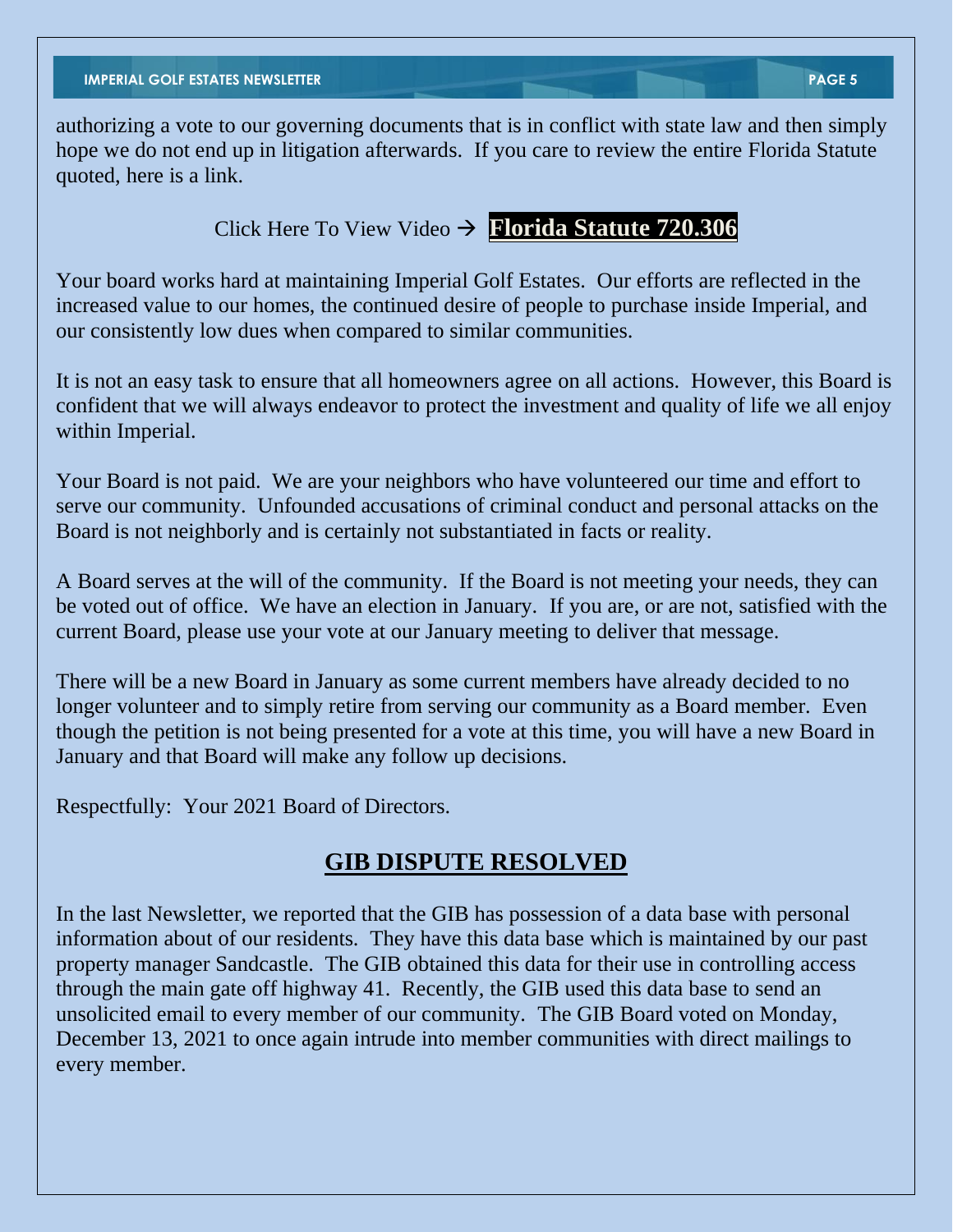Your Board objected to the GIB using any personal data of our residents for any purpose other than access to the front gate. Your Board is united to ensure that the private data of our

membership is never again used by the GIB for anything other than access through the front gate.

The GIB has governing documents just like every other community group. Article IV B. of the GIB governing documents specifically states **"Except as provided in this agreement, the GIB SHALL NEVER exercise any powers on the territory of any member."** 

Your board has authorized President Gale Schwartz to coordinate with our HOA attorney to take whatever legal action is required to stop the GIB from using our members personal data, (email or address). The GIB has relented and informed us they will not be using the data base to mail our homeowners at this time. Your Board believes that any of your personal data that is in the GIB's possession should not be used in any fashion without your specific permission to do so. The GIB has not stated if they intend to use this data base in the future for unsolicited contact of our membership. As such, your Board will continue to object to any future use of your personal data by the GIB, and take whatever legal action is required to protect your private data and stop any additional unsolicited contact from the GIB should they attempt to do so in the future.

# **A LETTER FROM THE GIB & BOARD COMMENTS**

In the December 2021 Newsletter, we included a letter the GIB had requested we share with our residents. This letter has generated many comments on the web site Next Door and within the community. We have included the letter again in this issue along with our comments.

Dear Imperial Residents:

In an effort to reduce the line at the guardhouse, homeowners may now purchase gate stickers for Homewatch and home health aides. Vendors such as pool companies and landscapers may also purchase gate stickers directly at the gatehouse at the times below. These stickers will be active for 1 year. Please see the attached form. Feel free to give a copy to your frequent vendors.

Gate access transponders (stickers and remotes) are available to purchase at the Imperial Guardhouse on Tuesdays and Thursdays from 9:30am – 12:30pm. Stickers are \$40, and remotes are \$80, payable by check or credit card. **Gate passes will not be available on the 23rd, 28th or 30 due to holiday schedule.**

If you would like to **add a visitor to your list**, there are 3 simple ways that can be done.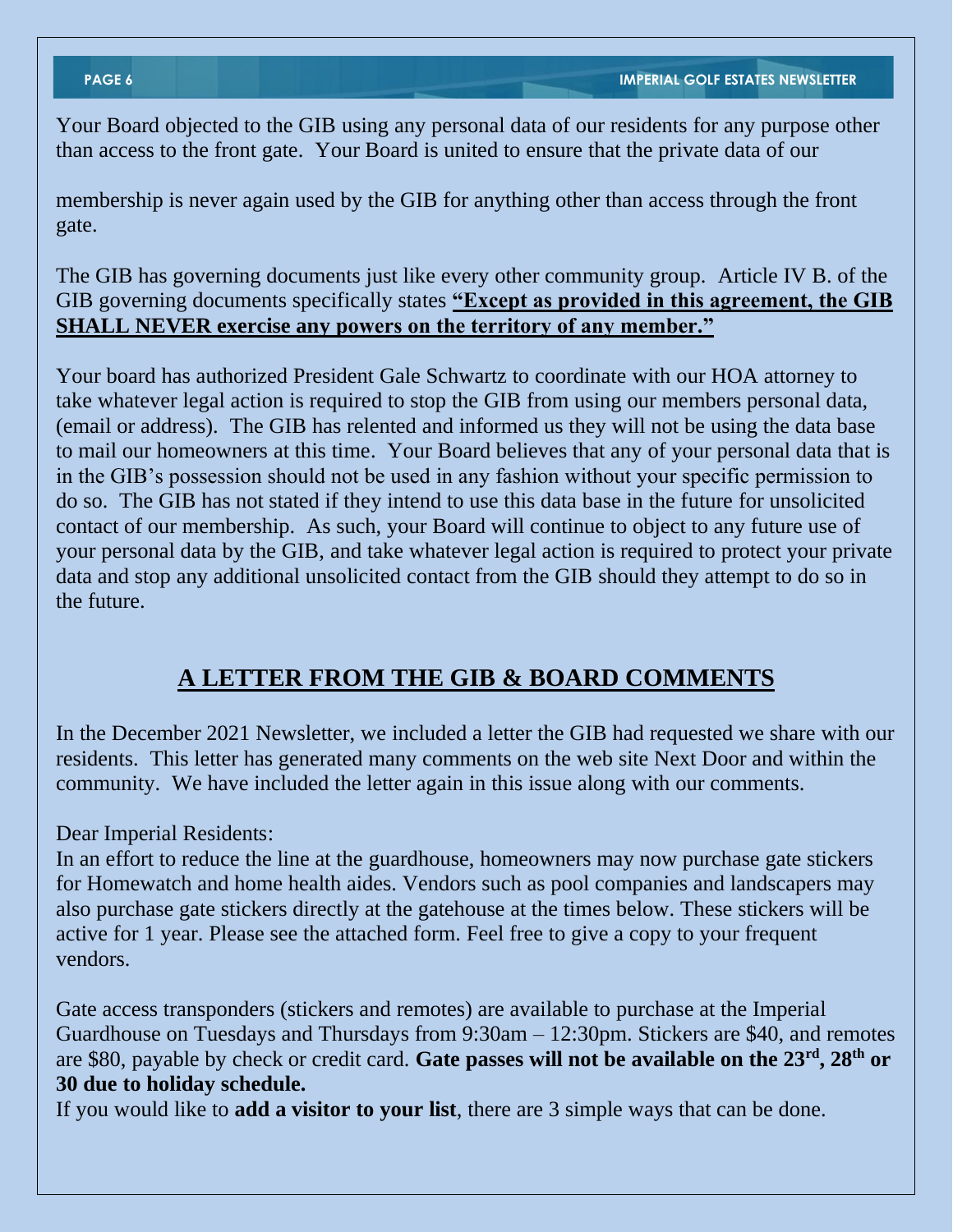- 1. Call the Guardhouse at **(239) 597-2005** from the phone number you registered in the gate access system and leave a voice message.
- 2. You may email [imperialgolf@sseii.com](mailto:imperialgolf@sseii.com) with your visitor's name and date/ time they are arriving.
- 3. You may download the mobile app **Checkpoint Resident** to your iPhone or Android. This requires a mobile activation code. You may acquire your code by emailing [imperialdevice@sandcastlecm.com.](mailto:imperialdevice@sandcastlecm.com) Your login info and code will be emailed to you shortly after. The email may end up in you spam, so be sure to check after a reasonable amount of time. If you are using the website on a computer, you will need to use Google Chrome.

The upgrade to Premium Messaging to receive a text alert when your visitors arrive is complete.

Residents can now send an **SMS Express Pass** from the website and the mobile app. The notification settings are the same except the Carrier Field is not needed anymore and is no longer present on the interfaces. Any website or mobile app user that report the carrier is still present should close out and log back in to apply the changes.

Any other questions or issues you may be having can be addressed by emailing [imperialdevice@sandcastlecm.com,](mailto:imperialdevice@sandcastlecm.com) with the exception of adding visitors to your list. That can only be done by one of the ways listed above.

Thank you on behalf of the Greater Imperial Board, Nyree Ryan, CAM

#### **Board comments:**

Your Board wants to point out several facts regarding this letter and the gate changes. Your Board has not discussed the policy in our meetings because it is a GIB decision and outside the control of our Board. We are only one community of the GIB and get one vote. The other 13 communities, and the Golf Course, also get one equal vote.

The gate guards already allow vendors to enter the community. For the most part, the comings and goings of these vendors is not tracked. By providing a specific pass to them, we can track when they enter our community. This will assist us in ensuring our vendors comply with our rules about the days and hours they are allowed to operate.

Your Board is not taking a position on the GIB's decision. We merely wanted to point out some aspects we think may have been overlooked.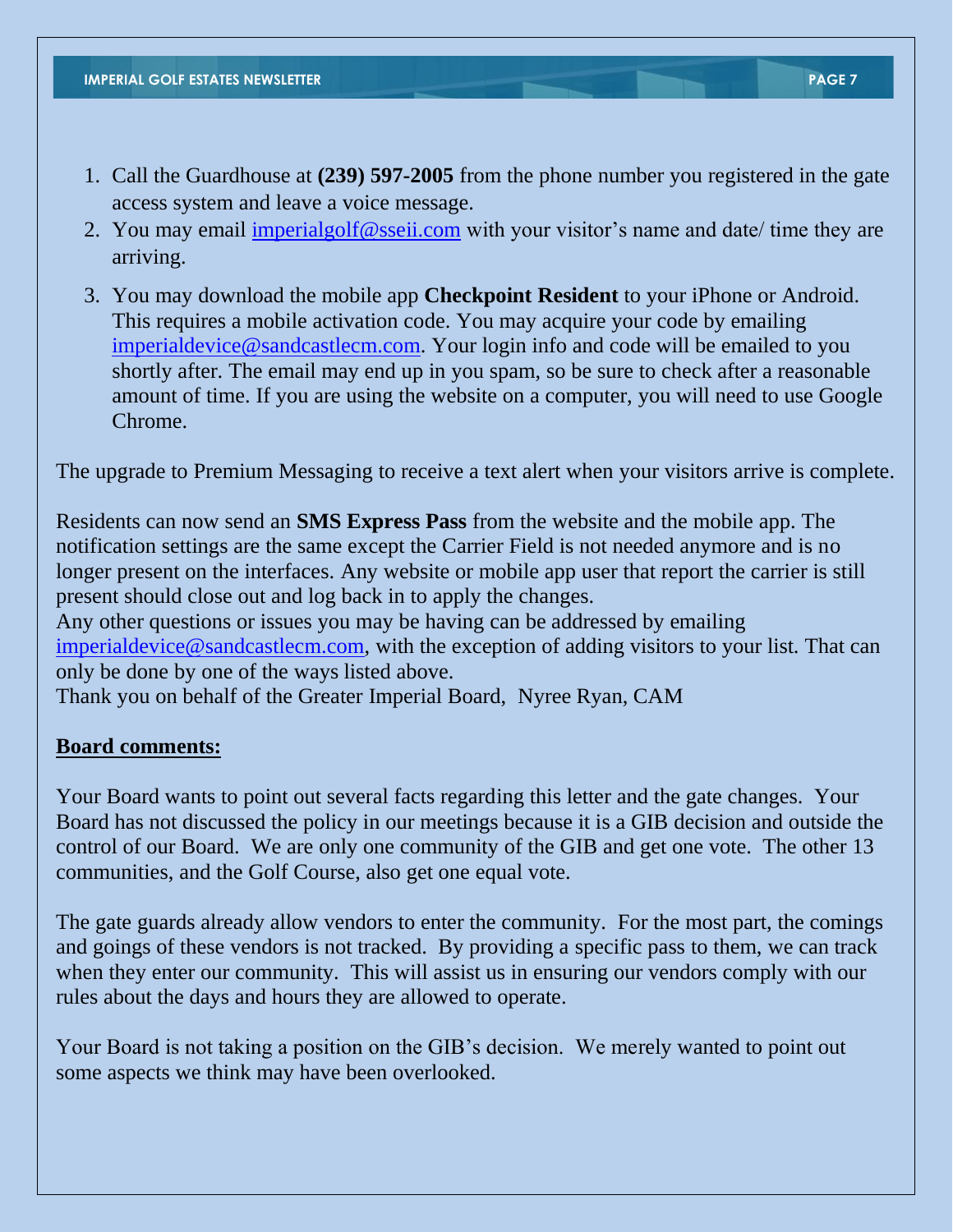## **NEXT DOOR WEBSITE**

The web site "Next Door" is a great way to communicate with neighbors. However, your Board does not use Next Door for any official purpose. Recently, people have commented on HOA issues using Next Door as the platform. Your Board does not use Next Door for providing members with information. In fact, a significant percentage of HOA information discussed on Next Door is factually inaccurate or lacking context. Board members are usually reluctant to post on Next Door to ensure no one thinks Next Door contains official HOA policy, rules, actions, or positions. Any Board member posting on Next Door is speaking for themselves and not for the HOA. Please bear this in mind when using Next Door or evaluating HOA information posted there.

# **FINANCIALS - BY TREASURER PAT MCCABE**

To: The President, Board and Members of the IGEHOA From: Pat McCabe - Treasurer

The link provided below will take you to the financial summary that was derived from Vesta's monthly report to the HOA. The report indicates a financially stable HOA with funds available to meet our operating needs. Vesta will provide the monthly reports in this format henceforward. Financially yours, Pat McCabe, Treasurer

The Internet link below will take you to the Treasurer's is report which is posted on our web site.

Click Here →**[Treasurer's](https://imperialgolfestates.info/reports/2021/October/Aug21%20-%20Web%20Financial%20Pack.pdf) Report**

# **COMMITTEE REPORTS**

The Maintenance/Beautification Committee, Lake's Committee, Infrastructure Committee did not meet.

# **PRESIDENT'S REPORT - BY GALE SCHWARTZ**

Items covered in the report include: Walking Path, Bubbler relocation, GIB, petition, and ARB.

The Internet link below will take you to this report which is posted on our web site.

Click Here →**[President's](https://imperialgolfestates.info/reports/2021/October/OCTOBER%202021%20PRESIDENT.pdf) Report**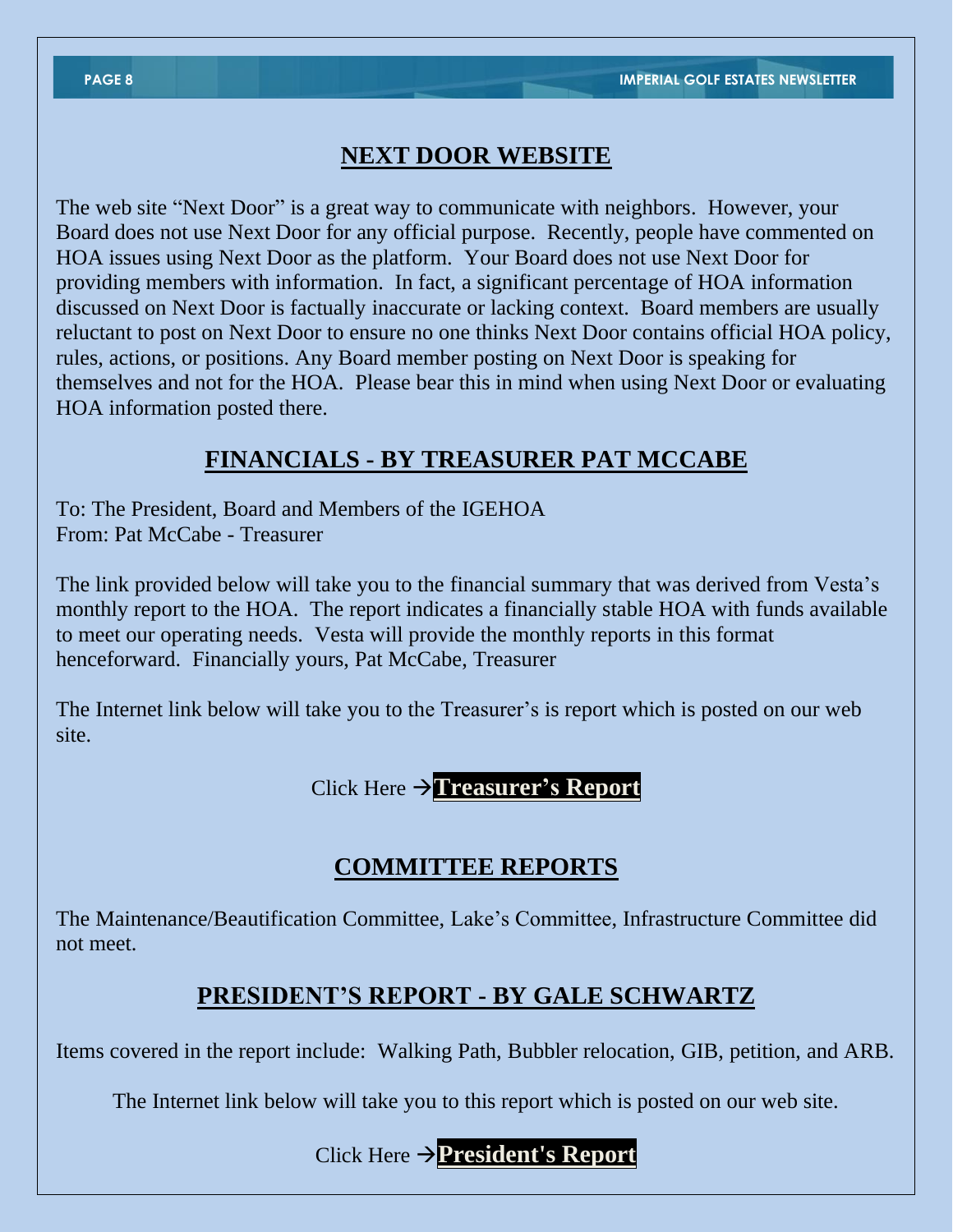# **SUPERINTENDENT'S REPORT BY MARK E. THIEME**

Items covered in the report include: Zach's Lake Bubbler system, sign repairs, Entrada Gate House, and Holiday decorations.

The Internet link below will take you to this report which is posted on our web site.

Click Here →**[Superintendent's](https://imperialgolfestates.info/reports/2021/November/11%20November%2015th%202021%20Report.pdf) Report**

## **COMMITTEES**

Your homeowners association has a number of residents who have volunteered to help the Board by serving on committees. These committees are essential for the Board to get input from our membership. We want to thank those people who have stepped forward to serve others. We have the present following committees and membership:

#### **Lakes Committee:**

Board Chair – John Mickelson Caitlin Fortier – Representing Empress Lake residents Jerry Lowe – Representing Zach's Lake residents Mark Thieme – IGE Superintendant Carolyn Bradtmiller– Representing Countess Lake residents Karen Vincent – Reprsenting Busamark Lake

#### **Infrastructure Committee:**

Board Chair – Tom Harruff John Mickelson - Member Jim Wilson – Member Dan Castaldini - Member Mark Thieme – IGE Superintendant **Maintenance/Beautificiation Committee:** Board Chair – Gale Schwartz Judith Perkins – Member Stephanie Hardy – Member Georgia McDowell – Member Pam Myers – Member Anne Harruff – Member

Mark Thieme – Advisor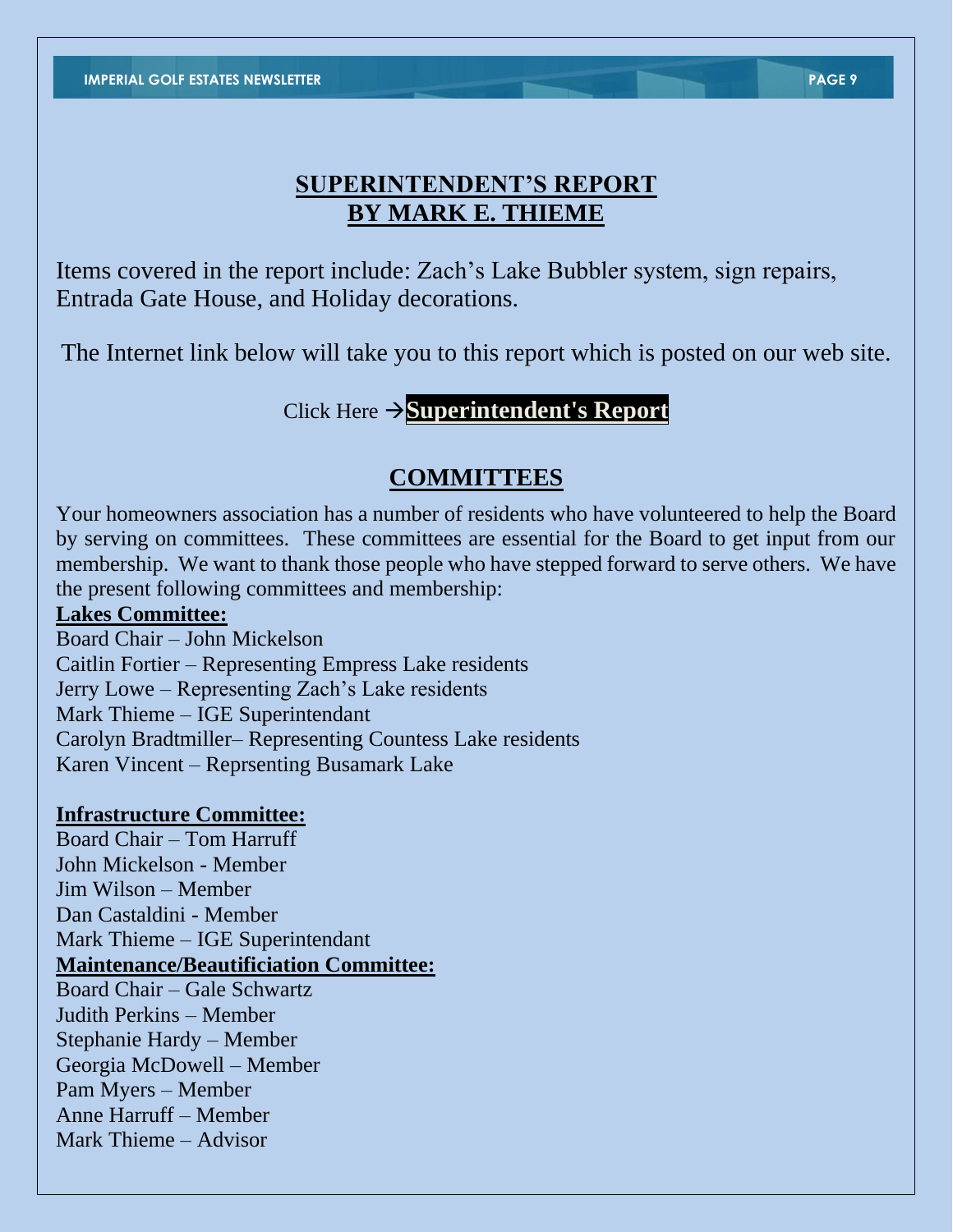## **Violations Committee:**

Board Chair – Tom Harruff

# **New School Construction and Veteran's Road Expansion Committee:**

Chair - Charlie Litow Board member – Tom Harruff Greg Biada – Member Dan Castalini – Member Pam Falcigno – Member P.J. Marinelli – Member Gary West – Member

If anyone has an interest in serving on a committee, please contact Vesta and let us know what committee you are interested in serving on.

Other Board Assignments are as follows:

GIB Board Representative Gale Schwartz Entrada Gate Chair John Mickelson Architectural Review Board Chair Deb Frost Comcast Representative Tom Harruff Newsletter Production **John Mickelson** Website Maintenance Gale Schwartz & John Mickelson

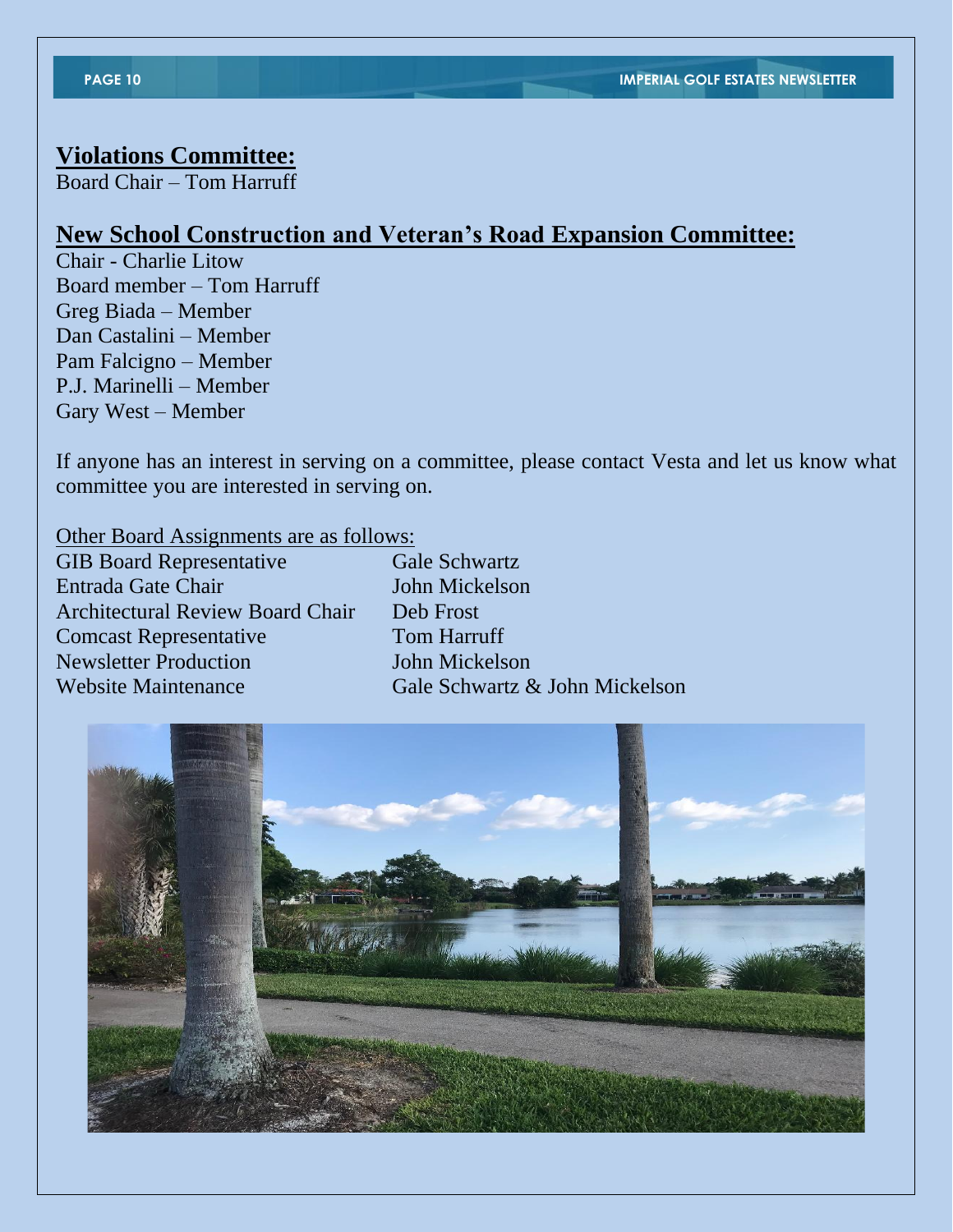# **IMPORTANT NUMBERS TO KEEP HANDY**

| Sheriff's Office Non-Emergency Number | 239-252-9300 |
|---------------------------------------|--------------|
| <b>Domestic Animal Control</b>        | 239-252-7387 |
| Humane Society Animal Shelter         | 239-643-1555 |
| Garbage/Waste Pick Up                 | 239-252-2508 |
| <b>Solid Waste Management</b>         | 239-252-2508 |
| <b>Code Enforcement</b>               | 239-252-2440 |
| Comcast                               | 800-934-6489 |
| Naples Daily News Circulation Dept.   | 239-263-4839 |
| <b>Vesta Property Services</b>        | 239-947-4552 |
|                                       |              |